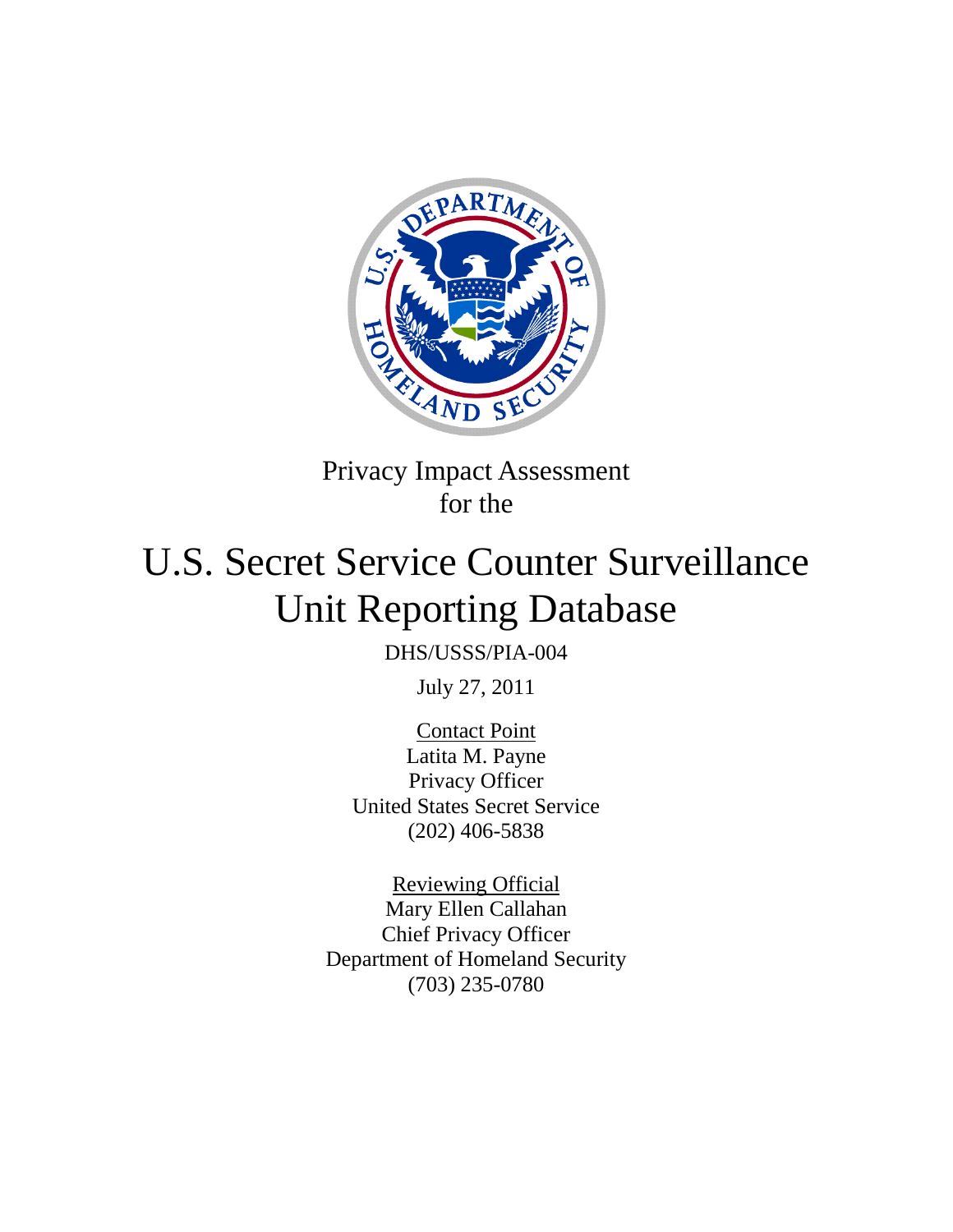

# **Abstract**

The United States Secret Service (Secret Service or USSS) has created the Counter Surveillance Unit Reporting (CSUR) Database. CSUR assists Secret Service employees in managing, analyzing, and distributing intelligence information regarding threats or potential threats to the safety of individuals, events, and facilities protected by the Secret Service. The Secret Service is conducting this Privacy Impact Assessment (PIA) because CSUR contains personally identifiable information (PII) regarding subjects of protective interest to the Secret Service.

# **Overview**

The Protective Intelligence and Assessment Division of the Secret Service manages the CSUR database. The system is used to report and store information collected by USSS Counter Surveillance Units (CSU) and Uniformed Division Officers.

The Secret Service uses CSUs to identify threats against individuals, events, and facilities protected by the Secret Service. The focus of CSU is persons who are showing undue or unusual interest in a protectee or a protected venue. The officer or agent observes, records, and reports information so pre-attack indicators can be revealed, hostile surveillance can be identified, and anomalies can be investigated. Information is gathered from observation of suspicious activity by officers or special agents who are trained to investigate, research, and follow-up on reported information in order to resolve or provide further details about the situation, subject or activity encountered. Occasionally, information in CSUR originates from an information tip from a concerned citizen. That information will only be transferred into CSUR if trained personnel vet the information and determine it is credible and necessary in the furtherance of the agency's protective mission.

The CSUR database is a central repository of information concerning Secret Service agents' and officers' observations of suspicious activity or surveillance directed against Secret Service protectees, events, or facilities. Real-time or on-the-spot feedback may be provided to the field units if deemed necessary. The Secret Service may also use the information in CSUR to investigate, research, and/or follow up on details in order to resolve or provide a clearer picture of the situation, subject, or activity encountered.

# **Section 1.0 Authorities and Other Requirements**

#### **1.1 What specific legal authorities and/or agreements permit and define the collection of information by the project in question?**

The collection of the information is authorized by the Secret Service's protective authority contained in 18 U.S.C. §§ 3056 and 3056A.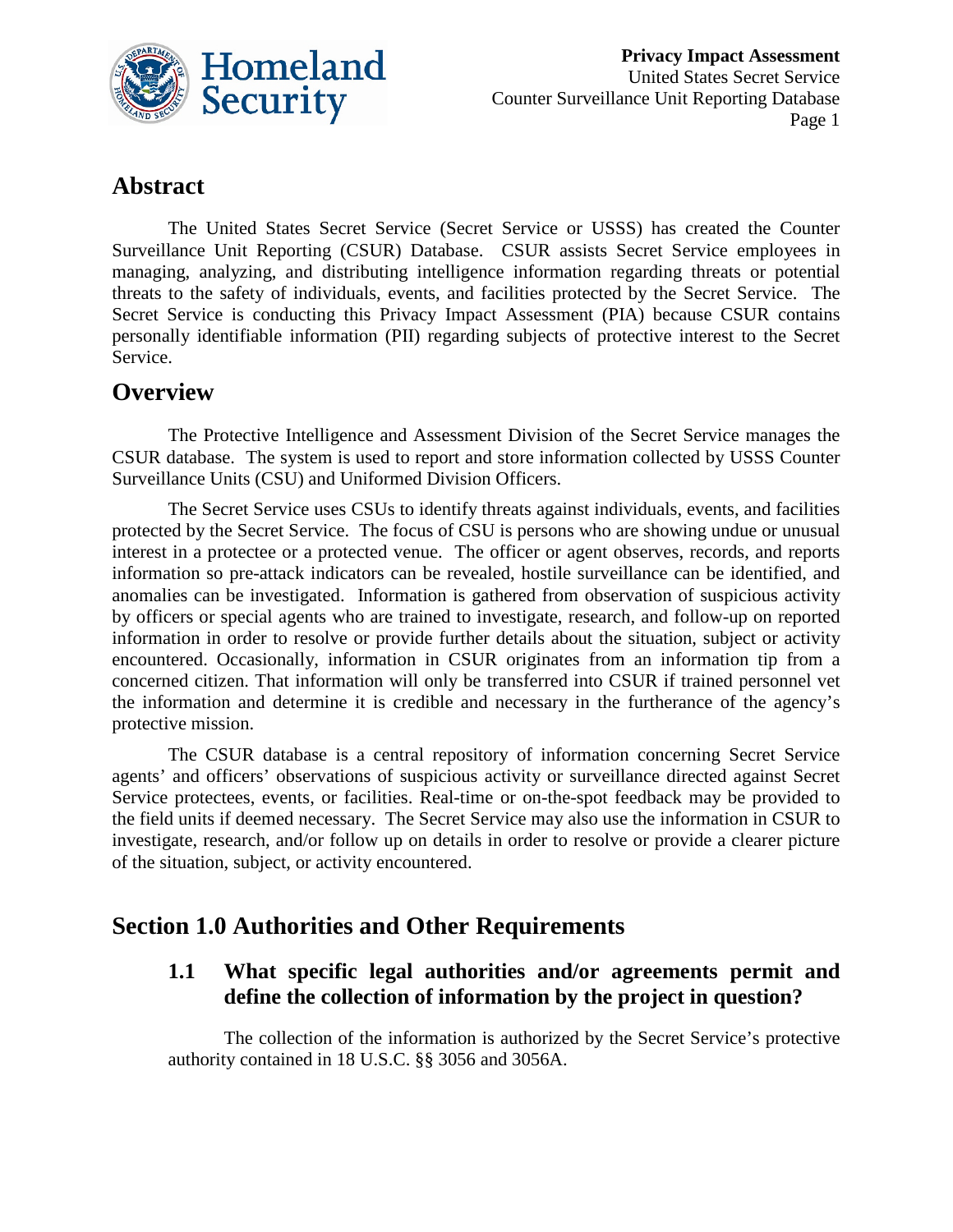

# **1.2 What Privacy Act System of Records Notice(s) (SORN(s)) apply to the information?**

CSUR is covered by DHS/USSS – 004 Protection Information System SORN, 73 F.R. 77733 (Dec. 19, 2008).

# **1.3 Has a system security plan been completed for the information system(s) supporting the project?**

The certification and accreditation was completed on August 9, 2010, and expires on August 9, 2013.

## **1.4 Does a records retention schedule approved by the National Archives and Records Administration (NARA) exist?**

Yes, NARA has approved the records retention schedule for CSUR.

# **1.5 If the information is covered by the Paperwork Reduction Act (PRA), provide the OMB Control number and the agency number for the collection. If there are multiple forms, include a list in an appendix.**

The information collected in CSUR is not covered by the Paperwork Reduction Act.

# **Section 2.0 Characterization of the Information**

The following questions are intended to define the scope of the information requested and/or collected, as well as reasons for its collection.

# **2.1 Identify the information the project collects, uses, disseminates, or maintains.**

The CSUR database is a central repository of information concerning observations of suspicious activity or surveillance directed against individuals, events or facilities protected by the Secret Service. The CSUR database includes the following information, as applicable:

Incident: location, possible direction of interest (protectee, event, or facility), and a narrative description of the suspicious activity.

Individual's (if available): full name, date of birth, age, sex, nationality, race, height, weight, build, eye color, hair length, hair color, facial hair (if any), clothing, street address, e-mail address, telephone number(s), field photographs, and aliases.

Other identifiers that may be recorded in CSUR include information obtained either from the individual or from law enforcement databases such as NCIC/NLETS, including Social Security number (SSN), drivers license number, FBI number, state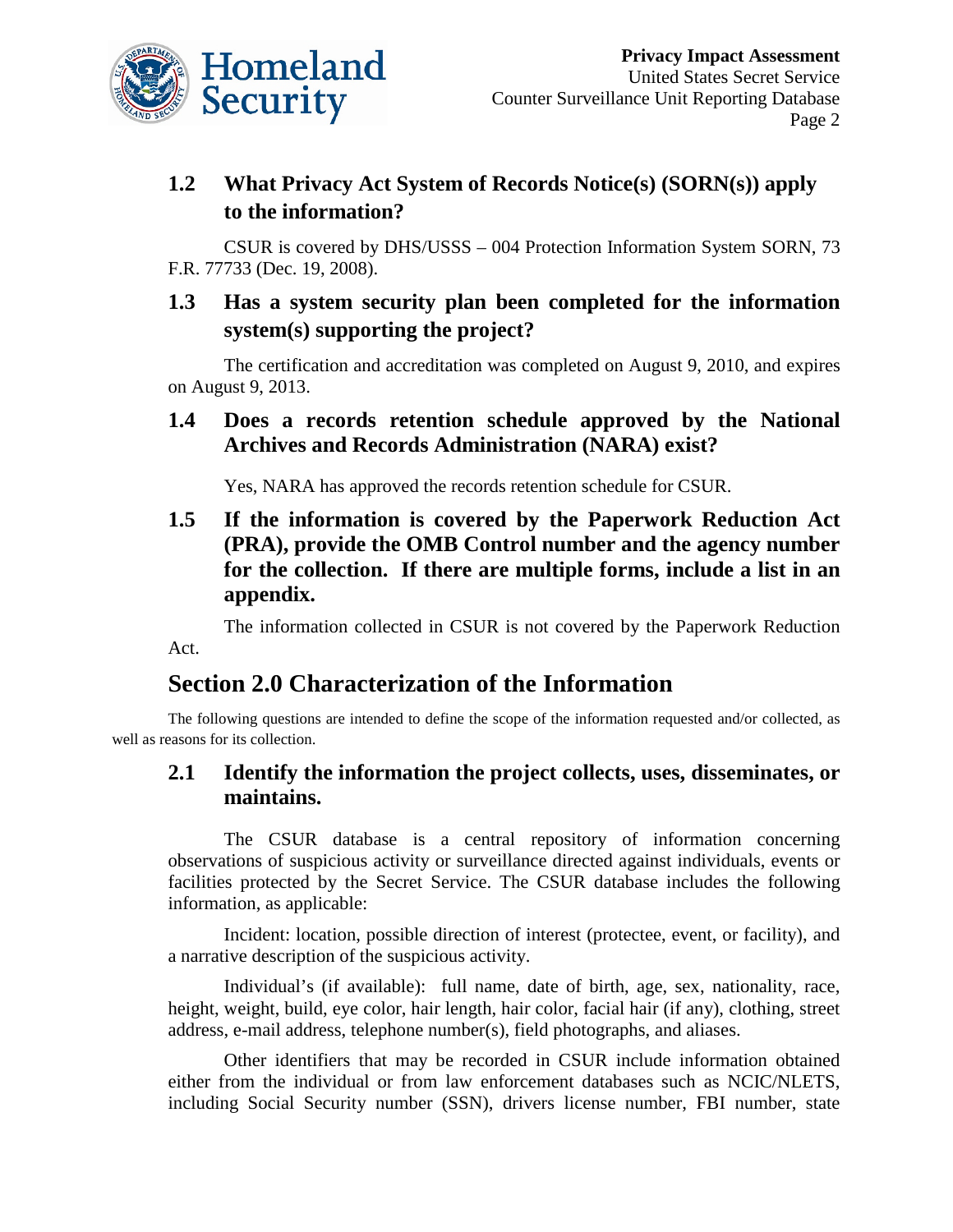

criminal ID number, passport number, alien identification number, any other identifying number, and arrest record.

Vehicles: driver, registered owner, color, type, make, model, year, vehicle identification number (VIN), license plate number, the state that issued the license plate, and the year in which the license was issued or renewed.

Some records may contain an address or phone number obtained through conducting a search of commercially available public records, when such information is not otherwise obtained directly through an investigation.

#### **2.2 What are the sources of the information and how is the information collected for the project?**

Information is gathered from observation of suspicious activity by an officer of the USSS Uniformed Division officer (UND) or a special agent. UND officers at the Joint Operations Center (JOC) relay pertinent information to a UND or CSU member to conduct a follow-up field interview, consent search, or other appropriate action.

Information about suspicious activity may also be provided to the USSS by another law enforcement entity or USSS-vetted observations reported by a concerned citizen.

## **2.3 Does the project use information from commercial sources or publicly available data? If so, explain why and how this information is used.**

Some records may contain an address or phone number obtained through conducting a public record search, when such information is not otherwise obtained directly through an investigation.

#### **2.4 Discuss how accuracy of the data is ensured.**

The accuracy of the information submitted will be checked by the appropriate field unit, working with the CSUR Desk. The field units are comprised of USSS agents and officers trained to investigate, research, and follow-up on reported information in order to resolve or provide further details about the situation, subject or activity encountered.

#### **2.5 Privacy Impact Analysis: Related to Characterization of the Information**

**Privacy Risk:** There is a risk that the Secret Service could collect information about individuals who pose no threat, particularly via information from non-law enforcement concerned citizens.

**Mitigation:** Trained personnel vet reported information and only enter into CSUR that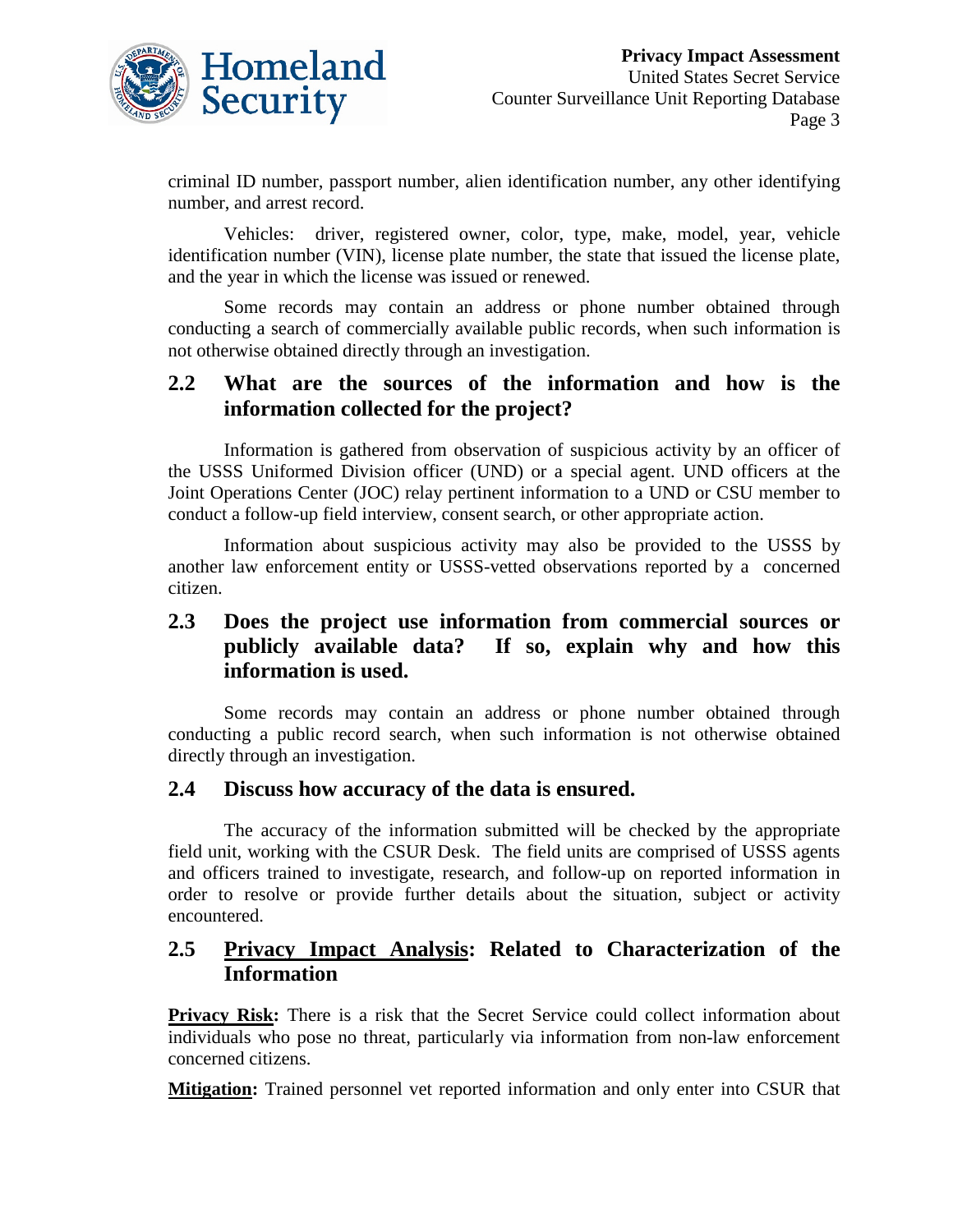

information which is both credible and necessary in the furtherance of the agency's protective mission.

**Privacy Risk:** CSUR could over-collect PII.

**Mitigation:** The Secret Service collects the information necessary to enable positive identification so that; (a) the individual is identifiable during future interactions with the agency; (b) the individual is not erroneously identified as or linked to another individual; and (c) further investigation can be conducted (if necessary). Information is gathered from observation of suspicious activity or an investigation by an officer of the Secret Service UND or a CSU member. Information about suspicious activity may also be provided to the Secret Service by another law enforcement entity or concerned citizen.

# **Section 3.0 Uses of the Information**

The following questions require a clear description of the project's use of information.

#### **3.1 Describe how and why the project uses the information.**

The information is used to support the Secret Service in accomplishing its protective mission. CSUR assists Secret Service employees in managing, analyzing, and distributing intelligence information regarding threats or potential threats to the safety of individuals, events, and facilities protected by the Secret Service. The officer or agent observes, records, and reports information so pre-attack indicators can be revealed, hostile surveillance can be identified, and anomalies can be investigated. Officers and agents may conduct searches of data in CSUR and communicate relevant results to Secret Service field units if deemed necessary.

## **3.2 Does the project use technology to conduct electronic searches, queries, or analyses in an electronic database to discover or locate a predictive pattern or an anomaly? If so, state how DHS plans to use such results.**

The Secret Service does not use technology to conduct electronic searches, queries, or analyses in an electronic database to discover or locate a predictive pattern or an anomaly.

#### **3.3 Are there other components with assigned roles and responsibilities within the system?**

While CSUR database information will be shared with the participants in the (Nationwide Suspicious Activity Reporting Initiative (NSI) Shared Space Environment) facilitated by DHS Information Sharing Environment (ISE) Suspicious Activity Reporting (SAR) via the ISE-SAR Server, there are no other DHS components with assigned roles and responsibilities within the system. Authorized personnel may use the NSI shared space query capability to conduct searches to determine if the subject(s) or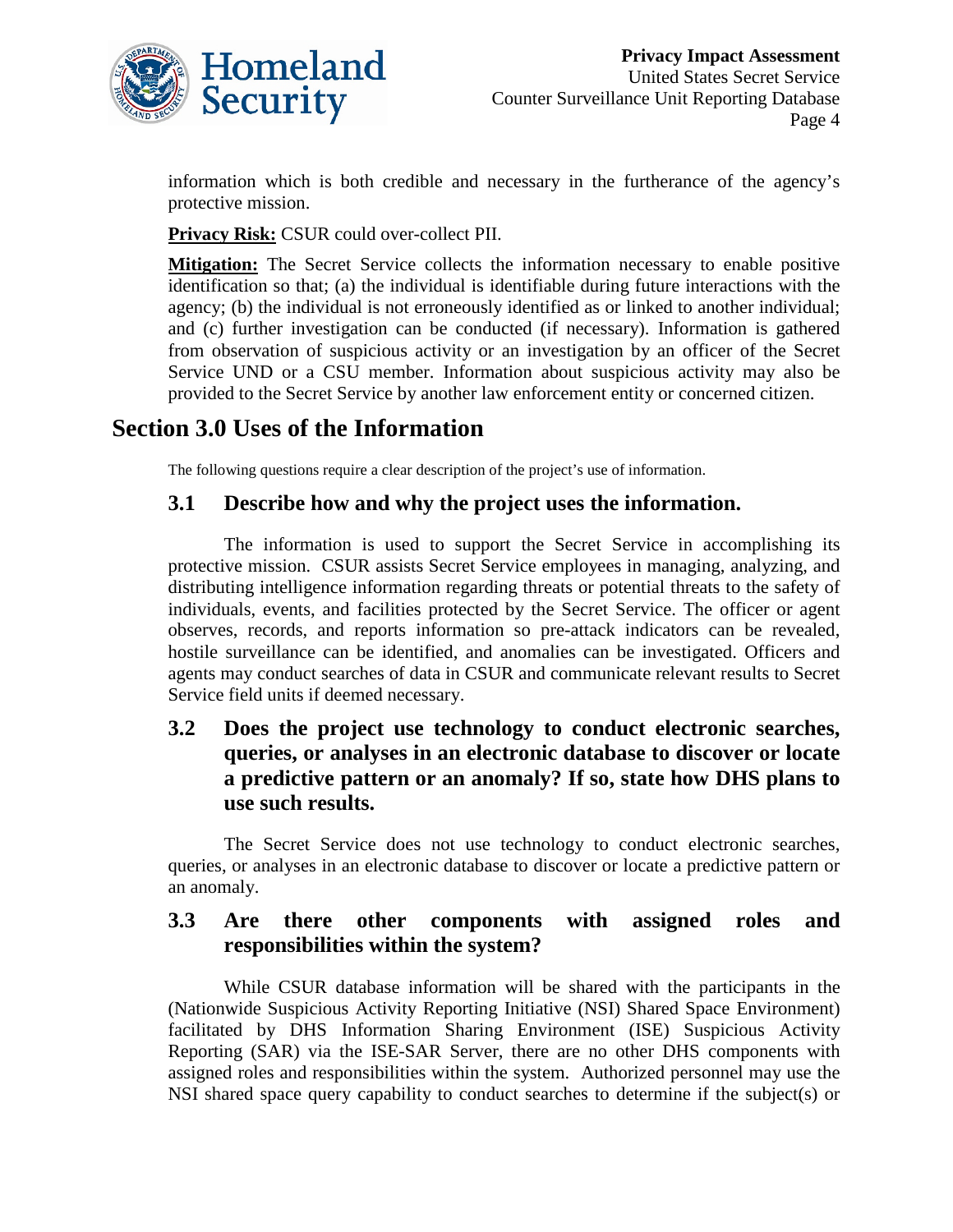

activity has been encountered previously.

# **3.4 Privacy Impact Analysis: Related to the Uses of Information**

**Privacy Risk:** There is a privacy risk of unauthorized access to and inappropriate dissemination of information maintained in CSUR.

**Mitigation:** The Secret Service has mitigated this risk by implementing primary security standards for CSUR. These include user accountability and validity of identification, user audit logs for significant activity, system time-out after twenty minutes of inactivity, access limited to authorized individuals with a verifiable need to know, account lockout after three bad attempts, and a security warning to users that unauthorized, improper use or access to the system may result in disciplinary action, as well as civil and criminal penalties.

Additionally, trained personnel vet reported information and only enter into CSUR that information which is both credible and necessary in the furtherance of the agency's protective mission. All CSUR users complete annual agency mandated privacy and security training, which stresses the importance of appropriate and authorized use of PII in government systems.

# **Section 4.0 Notice**

The following questions seek information about the project's notice to the individual about the information collected, the right to consent to uses of said information, and the right to decline to provide information.

# **4.1 How does the project provide individuals notice prior to the collection of information? If notice is not provided, explain why not.**

The System of Records Notice DHS/USSS – 004 Protection Information System SORN, 73 F.R. 77733 (Dec. 19, 2008) provides notice regarding the collection of information and the routine uses associated with the collection of the information. This PIA provides similar notice to the general public as to the collection and use of information for this purpose. Advanced notice of the collection of information to investigative targets or others involved in the investigation generally is not provided as it would compromise ongoing law enforcement investigations and otherwise impede law enforcement proceedings. The final rule for the Protection Information System of Records officially exempts the system from portions of the Privacy Act.

# **4.2 What opportunities are available for individuals to consent to uses, decline to provide information, or opt out of the project?**

Individuals have no right to decline to have their information collected, stored, and maintained in this system. However, they may decline to be interviewed or refuse to provide information requested during the course of an interview.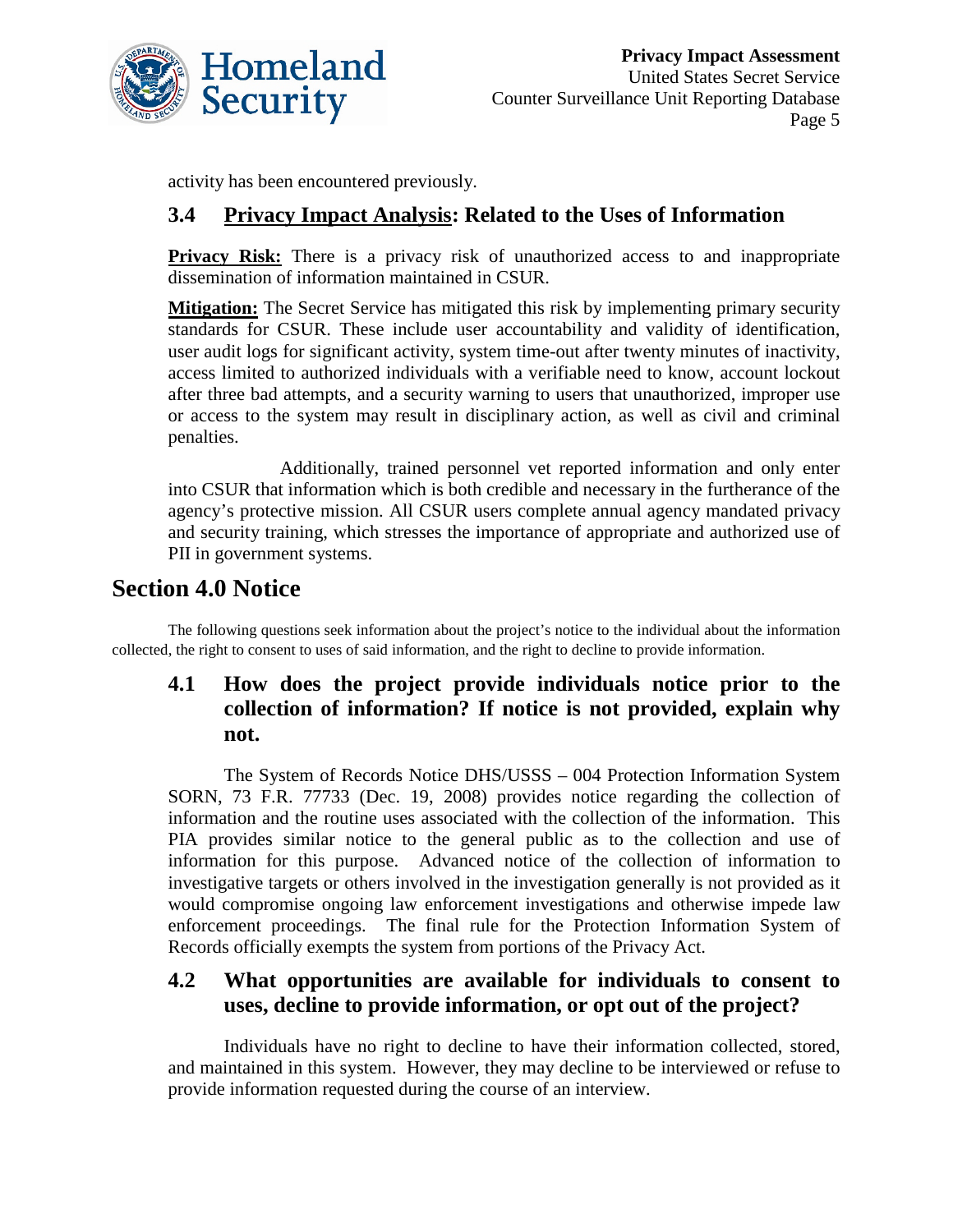

# **4.3 Privacy Impact Analysis: Related to Notice**

**Privacy Risk:** There is a risk that individuals are not aware of the existence of CSUR and the data it collects and maintains.

**Mitigation:** This PIA and the USSS Protection Information System SORN serve as public notice of the existence of CSUR, the data it collects and maintains, and the routine uses associated with the information collected. The information is used only for the purpose for which it was provided through the public notice of this PIA.

# **Section 5.0 Data Retention by the project**

The following questions are intended to outline how long the project retains the information after the initial collection.

## **5.1 Explain how long and for what reason the information is retained.**

Information that is collected that becomes part of an investigative case file will be retained for a period that corresponds to the specific case type developed (e.g., judicial, non-judicial, non-criminal).

The retention periods established and/or approved by the National Archives and Records Administration (NARA) for investigative case files may cover periods as short as two years, or as long as 30 years, depending on the type or disposition of the case.

Per USSS Records Disposition Schedule N1-87-10-4 (approved by NARA on 11/22/2010), CSUR information that has no potential historical or archival value and which does not become part of an investigative file is to be deleted "when the agency determines that it is no longer needed for administrative, legal, audit, or other operational purposes." Understanding that the time frames associated with such purposes can vary widely (e.g., a backup of the database which is overwritten on a nightly basis, versus a litigation-related preservation order which may remain in effect indefinitely), it is not practical to assign a specific retention period to this type of data. However, it should be understood that the Secret Service has no interest in preserving such information any longer than is absolutely necessary.

## **5.2 Privacy Impact Analysis: Related to Retention**

**Privacy Risk:** There is a privacy risk that information will be retained for longer than necessary to accomplish the purpose for which the information was originally collected.

**Mitigation:** The information in CSUR will be retained for the timeframes outlined in Question 5.1 to allow the Secret Service to manage, analyze, and distribute intelligence information regarding threats or potential threats to the safety of individuals, events, and facilities protected by the Secret Service. The retention period is also consistent with general law enforcement system retention schedules and is appropriate given the Secret Service protective mission and the importance of the law enforcement data to accomplish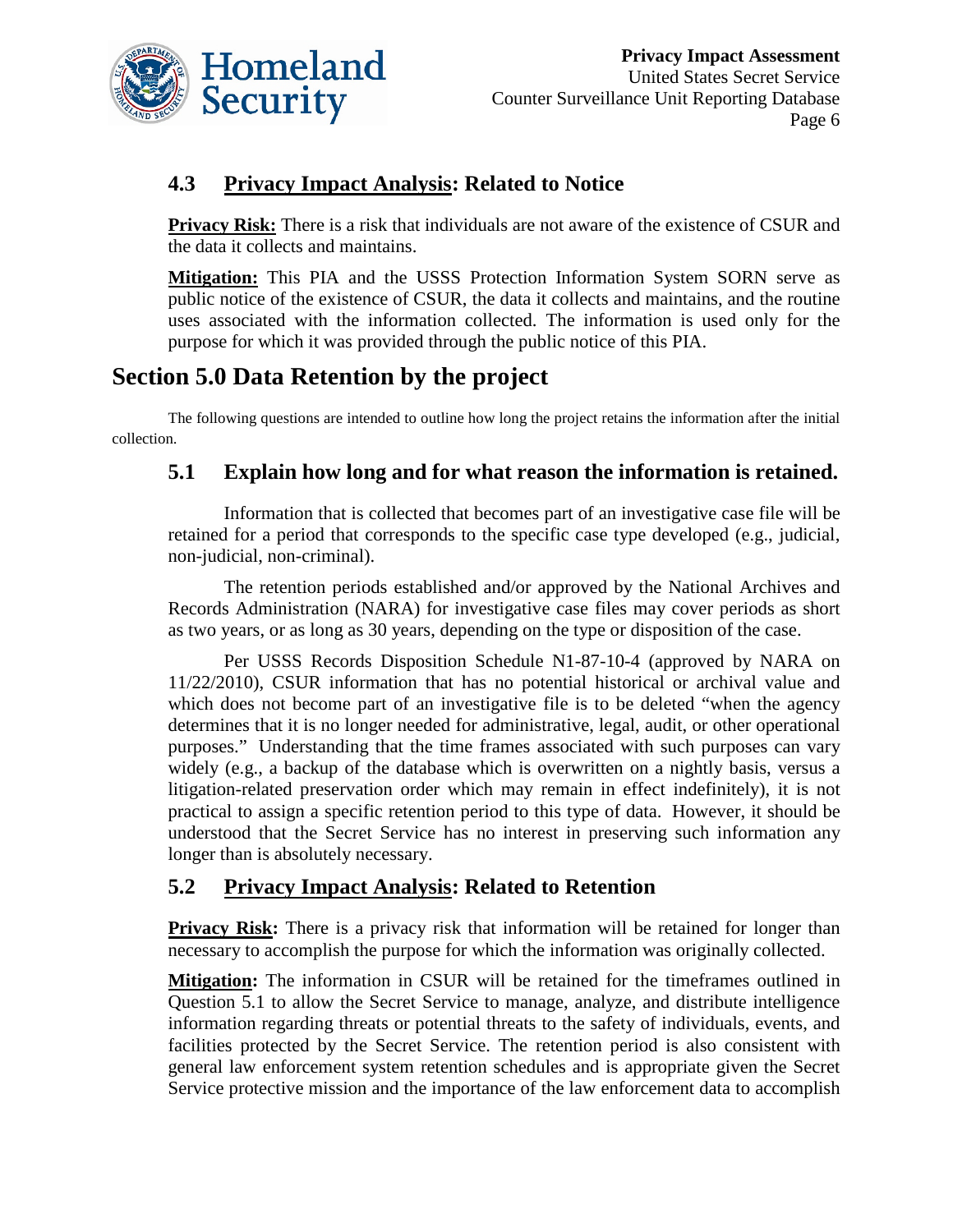

this mission.

 $\overline{a}$ 

# **Section 6.0 Information Sharing**

The following questions are intended to describe the scope of the project information sharing external to the Department. External sharing encompasses sharing with other federal, state and local government, and private sector entities.

# **6.1 Is information shared outside of DHS as part of the normal agency operations? If so, identify the organization(s) and how the information is accessed and how it is to be used.**

CSUR database information that meet the DHS Information Sharing Environment (ISE) SAR Functional Standard, as outlined in the DHS ISE SAR  $PIA$ , will be shared with the participants in the Suspicious Reporting Initiative via the ISE-SAR Server. USSS will enter ISE SAR data by manually. Personnel may use the NSI query capability to conduct searches to determine if the subject(s) or activity has been encountered previously. Also, PII and/or summary investigative information maintained in CSUR may be shared with law enforcement and/or other federal, state, local government agencies who have a need-to-know.

# **6.2 Describe how the external sharing noted in 6.1 is compatible with the SORN noted in 1.2.**

Any information maintained in CSUR may be shared in accordance with the purposes and routine uses specified in the Secret Service's System of Records Notice DHS/USSS-04 (Protection Information System, 73 FR 77733) in support of the Secret Service protective mission.

#### **6.3 Does the project place limitations on re-dissemination?**

Currently any information maintained in CSUR that is shared with outside law enforcement organizations, and/or other federal, state, local government agencies that have a verified need-to-know is provided via telephone call. Security warnings and disclaimers requiring that the information be kept in law enforcement channels are orally reinforced during the telephone call.

<span id="page-7-0"></span><sup>1</sup> U.S. Department of Homeland Security, *Privacy Impact Assessment for the Department of Homeland Security Information Sharing Environment Suspicious Activity Reporting Initiative* (Nov. 17, 2010), http://www.dhs.gov/xlibrary/assets/privacy/privacy-pia-dhswide-sar-ise.pdf.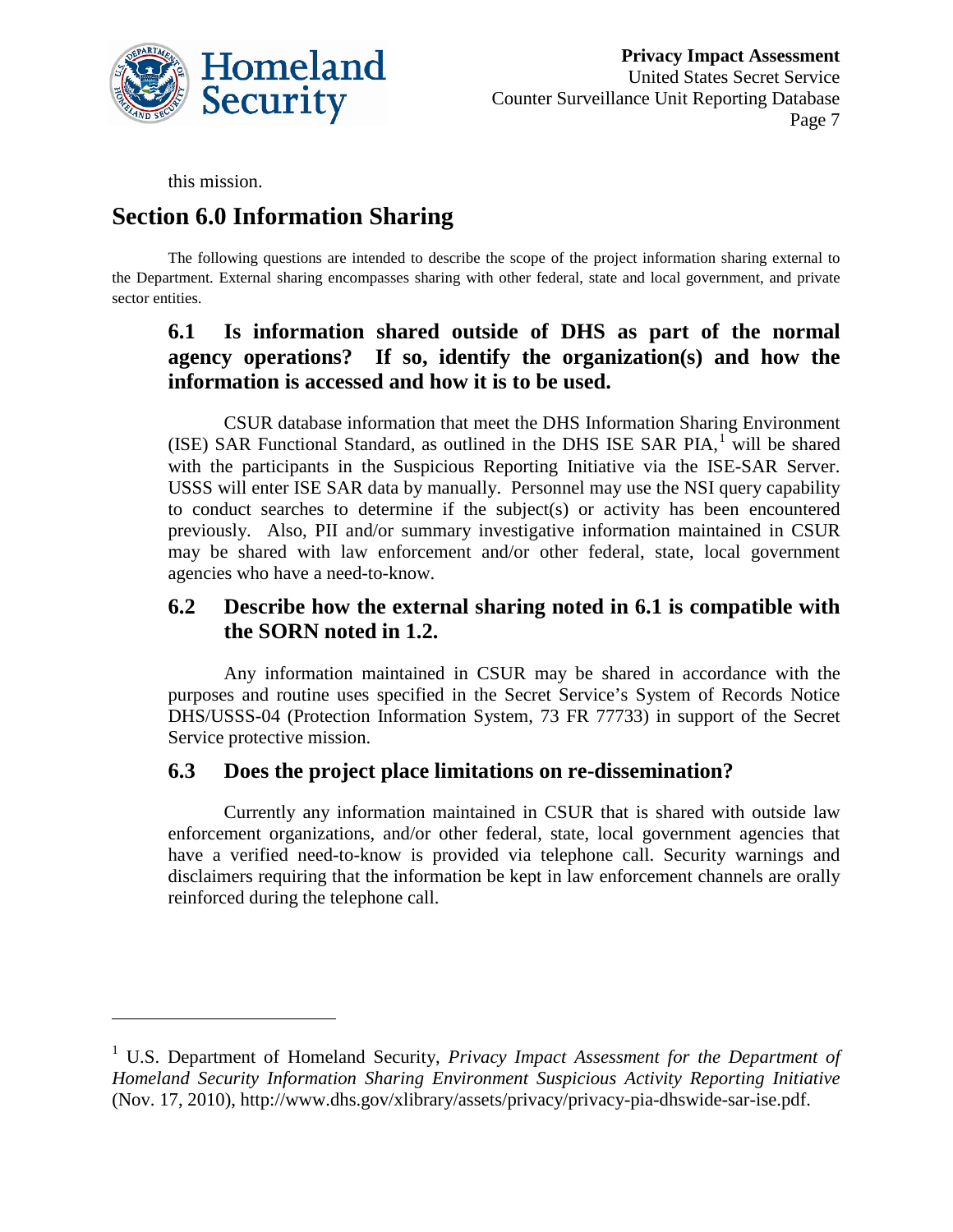

# **6.4 Describe how the project maintains a record of any disclosures outside of the Department.**

When CSUR information is shared with outside law enforcement organizations, and/or other federal, state, local government agencies, an entry is made in the CSUR database record to reflect that the information was shared and with whom it was shared. Information originating from CSUR that is uploaded into ISE SAR may be shared outside of the Department, and records of those disclosures would be maintained by ISE SAR and not CSUR as described in the DHS ISE SAR PIA.<sup>[2](#page-8-0)</sup>

# **6.5 Privacy Impact Analysis: Related to Information Sharing**

**Privacy Risk:** The privacy risks associated with this external sharing relates to the unauthorized access to and disclosure of the information maintained in CSUR.

**Mitigation:** The sharing of information described above is in accordance with appropriate routine uses and legally mandated sharing and will be shared only upon verification of need-to-know and in conjunction with adequate warnings regarding improper re-dissemination.

# **Section 7.0 Redress**

The following questions seek information about processes in place for individuals to seek redress which may include access to records about themselves, ensuring the accuracy of the information collected about them, and/or filing complaints.

# **7.1 What are the procedures that allow individuals to access their information?**

As a protection information system owned by the Secret Service, DHS/USSS – 004 Protection Information System SORN, 73 F.R. 77733 (Dec. 19, 2008) permits CSUR to be excluded from the access and redress provisions of the Privacy Act in order to prevent harm to law enforcement investigations or interests. However, access requests will be considered on a case-by-case basis if made in writing to the Secret Service's FOIA Officer, Communications Center (FOI/PA), 245 Murray Lane, Building T-5, Washington, D. C. 20223, as specified in the Protection Information System SORN.

# **7.2 What procedures are in place to allow the subject individual to correct inaccurate or erroneous information?**

The procedures are the same as those outlined in Section 7.1.

 $\overline{a}$ 

<span id="page-8-0"></span> $^{2}$ *Ibid.*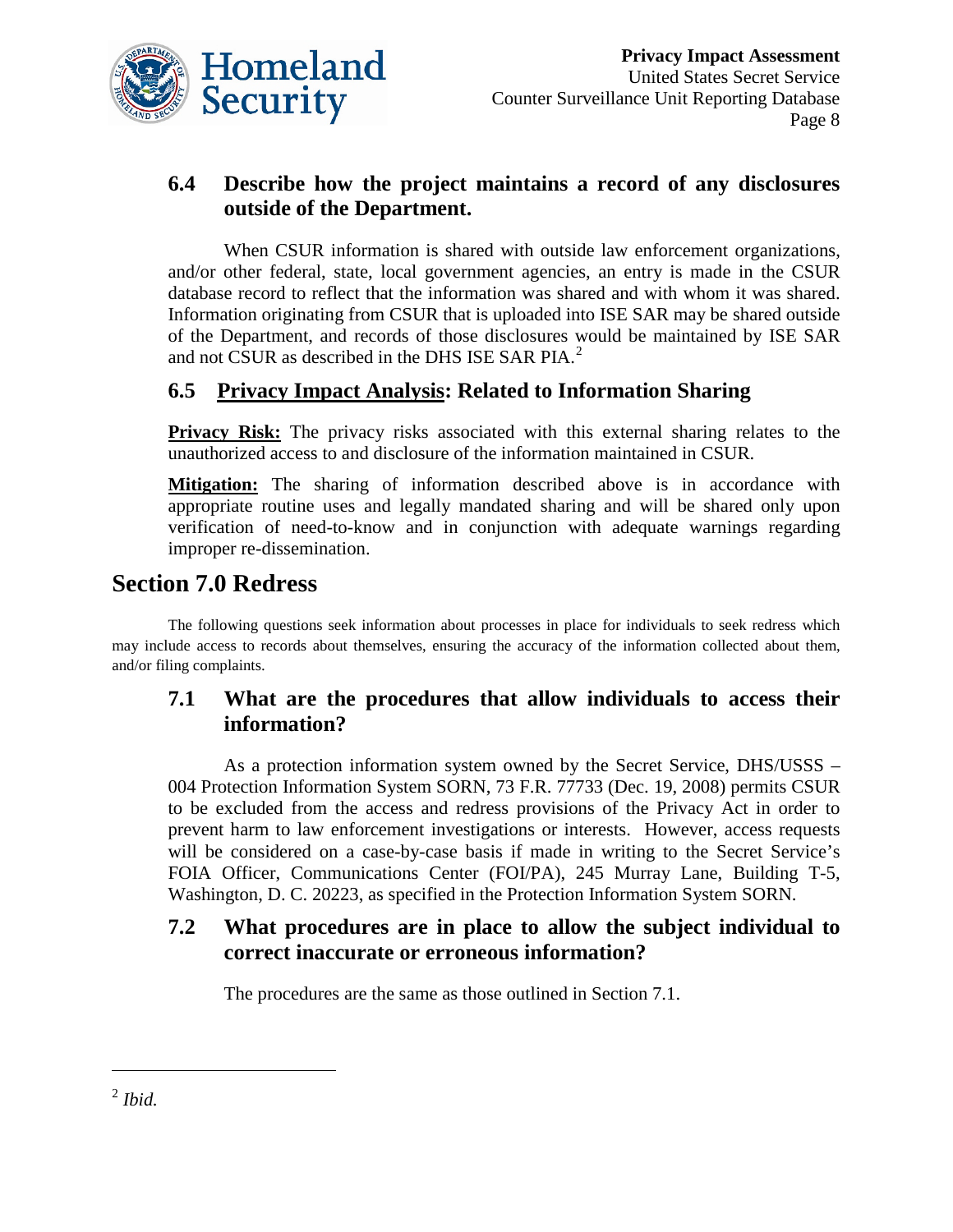

# **7.3 How does the project notify individuals about the procedures for correcting their information?**

The mechanism for requesting correction of information is specified in the DHS/USSS – 004 Protection Information System SORN, 73 F.R. 77733 (Dec. 19, 2008), in this PIA, and on the Secret Service's public webpage.

# **7.4 Privacy Impact Analysis: Related to Redress**

**Privacy Risk:** There is a risk that that an individual may have limited access or ability to correct their information.

**Mitigation:** Individuals can request access to information about them under the FOIA and Privacy Act and may also request that their information be corrected. The nature of CSUR and the information it collects and maintains is such that the ability of individuals to access or correct their information may be limited by Privacy Act exemptions. The redress and access measures offered are appropriate given the purpose of the system which is to collect, analyze, and store information concerning individuals who may pose a threat to Secret Service protectees, protected facilities, and protected events.

# **Section 8.0 Auditing and Accountability**

The following questions are intended to describe technical and policy based safeguards and security measures.

# **8.1 How does the project ensure that the information is used in accordance with stated practices in this PIA?**

All Secret Service information systems are audited regularly to ensure appropriate use of and access to information. Specifically related to this system, application access is mediated through a two-tier identification and authentication process. Any changes to the hardware or software configuration are subject to review and approval by the USSS Configuration Control Board process to ensure integrity of the application.

#### **8.2 Describe what privacy training is provided to users either generally or specifically relevant to the project.**

All Secret Service employees are required to receive annual privacy and security training to ensure their understanding of proper handling and securing of PII. DHS has published the "Handbook for Safeguarding Sensitive PII," providing employees and contractors additional guidance.